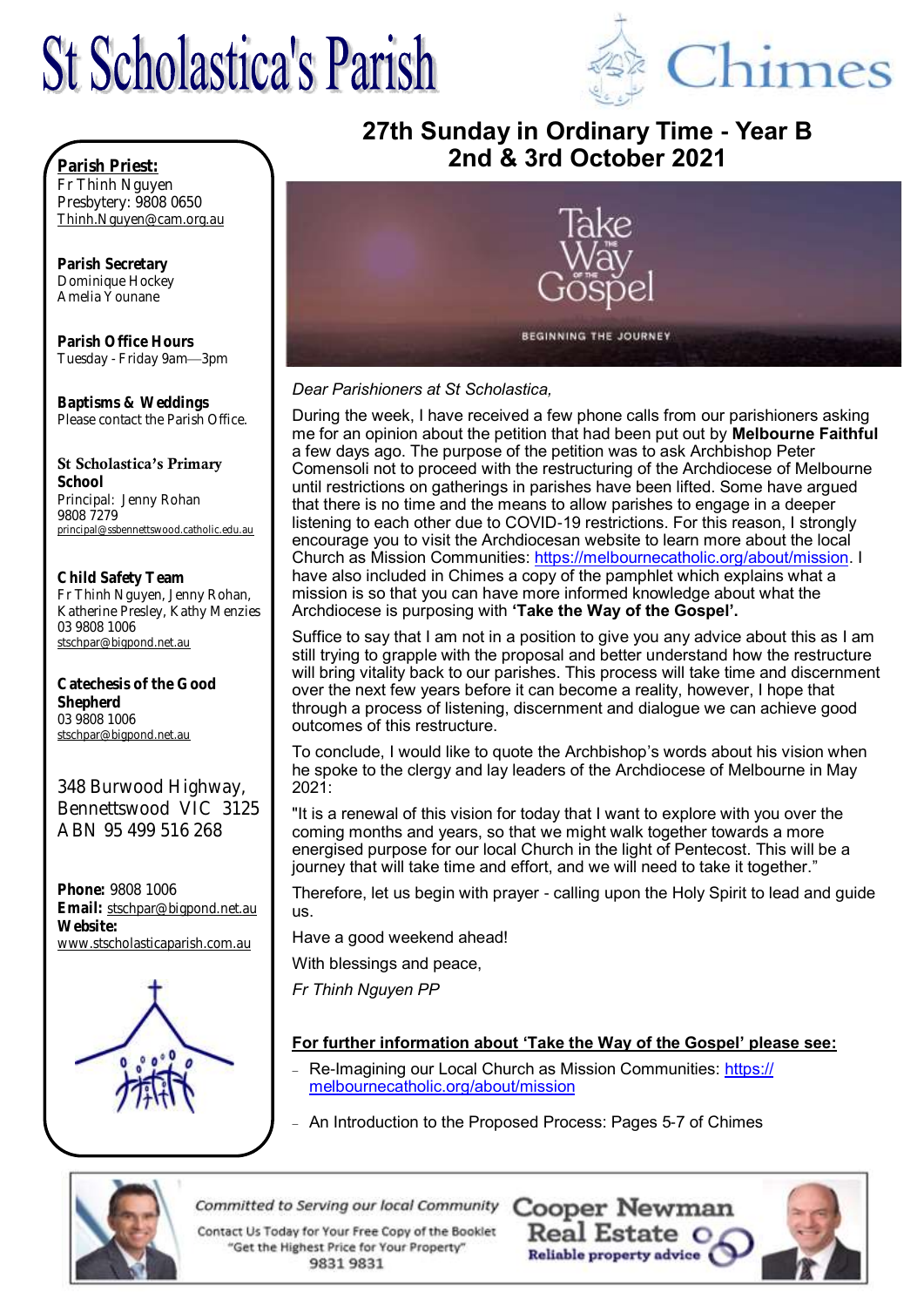## **WEEKLY CALENDAR 2021**

**Thursday 30 September** 

09.00am Mass via Zoom

**Friday 1 October**  09.00am Mass via Zoom followed by Adoration 07.30pm Prayer and Conversation via Zoom

**Saturday 2 October** 09.00am Mass via Zoom followed by Rosary

## **Sunday 3 October - 27th Sunday in Ordinary Time**

10.00am Mass via Zoom 11.30am Vietnamese Mass via Zoom 02.00pm Confirmation Lesson 5 - Via Zoom

**Monday 4 October** No Service

**Tuesday 5 October** 09.00am Mass via Zoom 07.00pm Young Adults Group - The Search - Via Zoom

**Wednesday 6 October** 09.00am Mass via Zoom 07.30pm Alpha Meeting - Via Zoom

**Thursday 7 October**  09.00am Mass via Zoom 07.30pm Baptism Information Night

**Friday 8 October** 09.00am Mass via Zoom 07.30pm Prayer and Conversation via Zoom

**Saturday 9 October** 09.00am Mass via Zoom followed by Rosary

## **Sunday 10 October - 27th Sunday in Ordinary Time**

10.00am Mass via Zoom 02.00pm Confirmation Lesson 6 - Via Zoom

## **A Prayer of Alpha Participants**

Heavenly Father, may each and every Alpha session begin with your inspiration, continue with your help and produce the fruit of discipleship under your guidance. And although we point out the way, it is your Spirit who gives strength for the journey. We work only outwardly. Your Spirit instructs and enlightens our hearts. We water on the outside. Your Spirit gives the increase! Grant that we who labour to make disciples may trust not in our own work, but in your help! We ask this through our Lord Jesus Christ, your Son, who lives and reigns with you and the Holy Spirit, God, for ever and ever. Amen!

## **Remembering Our Community**

## **Sick**

Maeve Coady**,** Kathleen Barr, Rachel Bransby, Winston Chester, Marian McQuinn and Stephen McQuinn, Frances Murray, Margaret Purcell

## **Anniversaries**

Mary Ferdinands, Ralph Wates, Rex Fernandes, Paul Berto, Mary Helen Perera, Melanies Barr

**Recently Deceased**

Enid Jennings, Maria D'Agostino, Winston Chester

## **Conversations and Prayer on Zoom**

Fr Thinh would like to invite all parishioners to join him for prayer and conversation over Zoom this **Friday 1st October at 7.30pm**. It is a best way to stay connected with each other. You can join the Zoom meeting by click on the link below:

[https://us02web.zoom.us/j/3022571802?](https://us02web.zoom.us/j/3022571802?pwd=QzlIeWp3M2JEdEY1UllmalBOSkJ5QT09%20) [pwd=QzlIeWp3M2JEdEY1UllmalBOSkJ5QT09](https://us02web.zoom.us/j/3022571802?pwd=QzlIeWp3M2JEdEY1UllmalBOSkJ5QT09%20)

Passcode:

Meeting ID: 302 257 1802<br>Passcode: STSCHOLS

## **Church and Parish Office Closed due to Lockdown**

Due to the lockdown continuing, the Church and Parish Office are closed. All masses are being held via Zoom. Please be aware that there is only one Zoom link to use for all masses. Just use the link at the time of the scheduled mass you wish to attend and you will have access.

## **Zoom Link for all Masses:**

[https://us02web.zoom.us/j/3022571802?](https://us02web.zoom.us/j/3022571802?pwd=QzlIeWp3M2JEdEY1UllmalBOSkJ5QT09%20) [pwd=QzlIeWp3M2JEdEY1UllmalBOSkJ5QT09](https://us02web.zoom.us/j/3022571802?pwd=QzlIeWp3M2JEdEY1UllmalBOSkJ5QT09%20)

Meeting ID: 302 257 1802 Passcode: STSCHOLS

If you need to get in contact with the Parish Office please do so via email on stschpar@bigpond.net.au or Dominique's mobile: 0419 518 855. You can also contact Fr Thinh directly on the Presbytery number: 9808 0650.

## **Thanksgiving Program**

Due to the extended lockdown weekly Thanksgiving Envelopes are not able to be currently dropped in. If you would like to make a direct deposits for your Thanksgiving contribution, the parish account details can be found below.

- − Account Name: St Scholastica's Parish
- − BSB: 083 347
- 

## − Account Number: 68681 8033 − Reference **Please use as reference: Envelope number**

You can set up a direct debit or monthly credit card giving by contacting the parish office. —————————————————————

## *Quote of the Week*

"When a man loves a woman, he has to become worthy of her. The higher her virtue, the more noble her character, the more devoted she is to truth, justice, goodness, the more a man has to aspire to be worthy of her. The history of civilisation could actually be written in terms of the level of its women." *Venerable Fulton Sheen*

**St Scholastica's acknowledges that we gather, pray and live together on the land of the Wurundjeri people of the Kulin nations.**

Justice of the Peace Bryan 9808 4813 or 0428 883 462

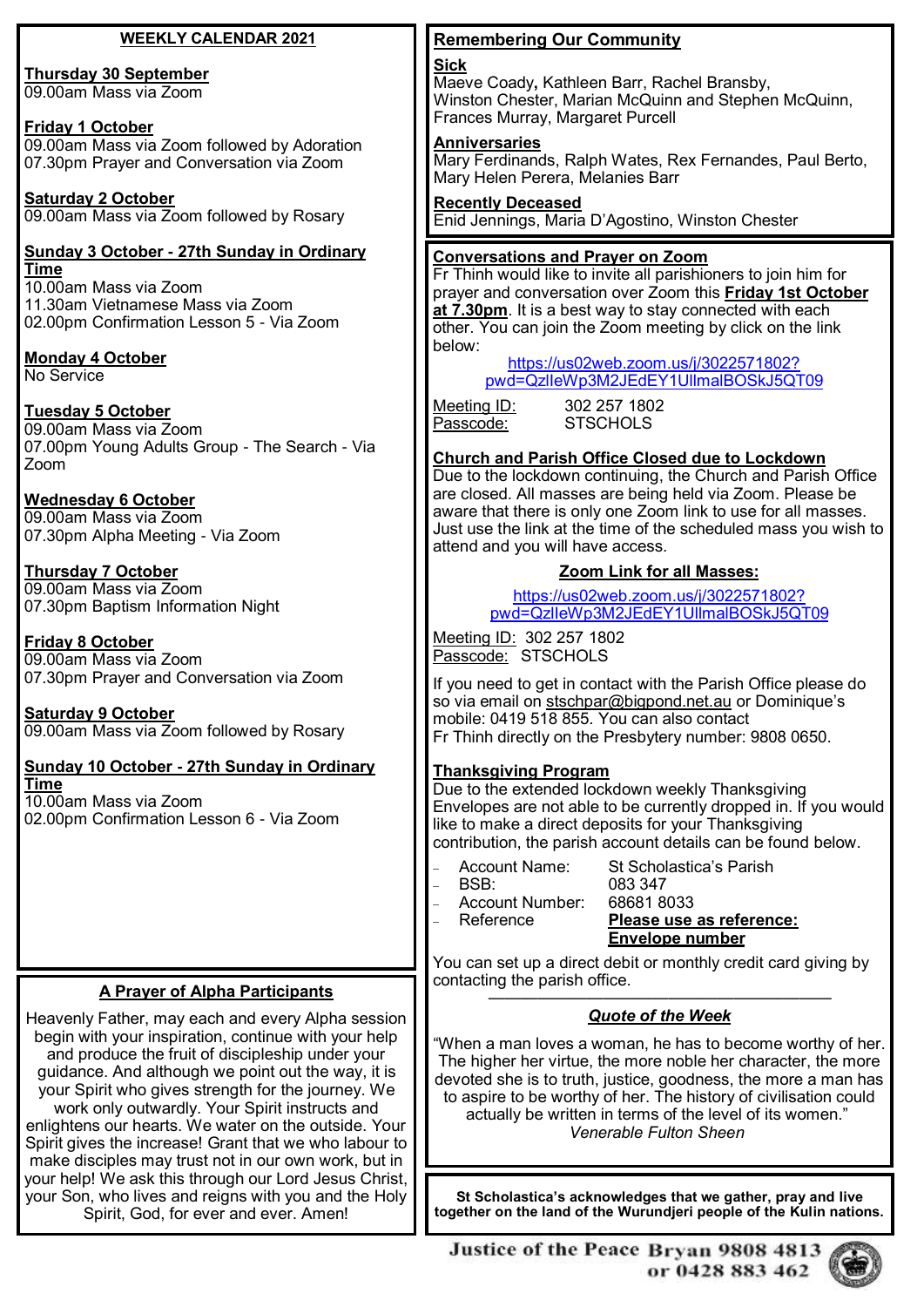# NOTICEBOAR

## **Communion to the sick**

Do you know anyone who is sick or housebound, who would like to receive a visit from Fr Thinh? Perhaps the sick/homebound person is feeling isolated from the parish community and would like to receive communion on a regular basis. Please phone the parish office on 9808 1006.

## **Baptism at St Scholastica's**

It is a requirement of the parish that a Baptism information night must be attended prior to having your child baptised. Contact the parish office on 9808 1006 to make a booking into one of the monthly sessions. Next session: **Thursday 7th October 2021** at 7:30 pm via Zoom.

## **Automated External Defibrillator (AED)**

St Scholastica's Parish would like to extend our thanks to one of our parishioners, Mr Bill Luscombe who has generously donated to our church a defibrillator. This is a vital piece of equipment which will go on to benefit the parish for years to come. All of our parishioners can use it, but of course, we hope to never have to. This equipment is located inside the sacristy. Thank you so much Bill!



## **Rosary Rally**

Over a century ago OUR LADY began to appear at Fatima Portugal to 3 shepherd children; Lucia dos Santos and her cousins Francisco and Jacinta Marco. During her 6th and last apparition on 13th Oct 1917, Our Blessed Mother produced an incredible 'Miracle of the Sun'. The day the sun danced was witnessed by 70 thousand spectators and the miracle is reported to have been seen from as far away as up to 25 miles from the place of the apparition.

To commemorate the 104th anniversary of 'The Miracle of the Sun', Australia is to take part in the **National Public Rosary Rally on Saturday 16th October at 10am**

The purpose of this is to spread the important message of Fatima throughout the world for the Glory of God and Thurston Our Lady and the salvation of souls. It is hoped that The Rosary Rally will: inspire others to see that God is still important in our lives; touch and kindle the hearts of others to stand for God; promote unity by bringing people together in a life of prayer.

## **Zoom Link for Rosary Rally**

[https://us02web.zoom.us/j/3022571802?](https://us02web.zoom.us/j/3022571802?pwd=QzlIeWp3M2JEdEY1UllmalBOSkJ5QT09%20) [pwd=QzlIeWp3M2JEdEY1UllmalBOSkJ5QT09](https://us02web.zoom.us/j/3022571802?pwd=QzlIeWp3M2JEdEY1UllmalBOSkJ5QT09%20)

Meeting ID: 302 257 1802 Passcode: STSCHOLS



## **Gospel Reflection**

# **From today's Gospel reading:**

...a man shall leave father and mother and be joined to his wife,

and the two shall become one flesh.

Therefore what God has joined together, no human being must separate."

## **Reflection:**

While our Church's marriage laws are meant to protect the institution of marriage for the common good, still, Jesus has taught mercy and forgiveness and in his ministry he kept persons primary. How then can the Church do the same? By holding fast to its current laws and restrictions? Or, while raising up the ideal, by also ministering to those wounded by their previous experiences in marriage, who now hope to start afresh in new relationships – and still be full participants in the church.?

## **So, we ask ourselves:**

- By their love and commitment to one another which married couples have witnessed to me the blessings of the sacrament of marriage?
- What can I do or say to give support to those who are struggling in their commitment to one another?

*St Scholastica's Parish is committed to creating a child safe culture that safeguards children and young people including the safety, participation and empowerment of Aboriginal children and young people, children and young people with a disability, and those from culturally and linguistically diverse backgrounds.*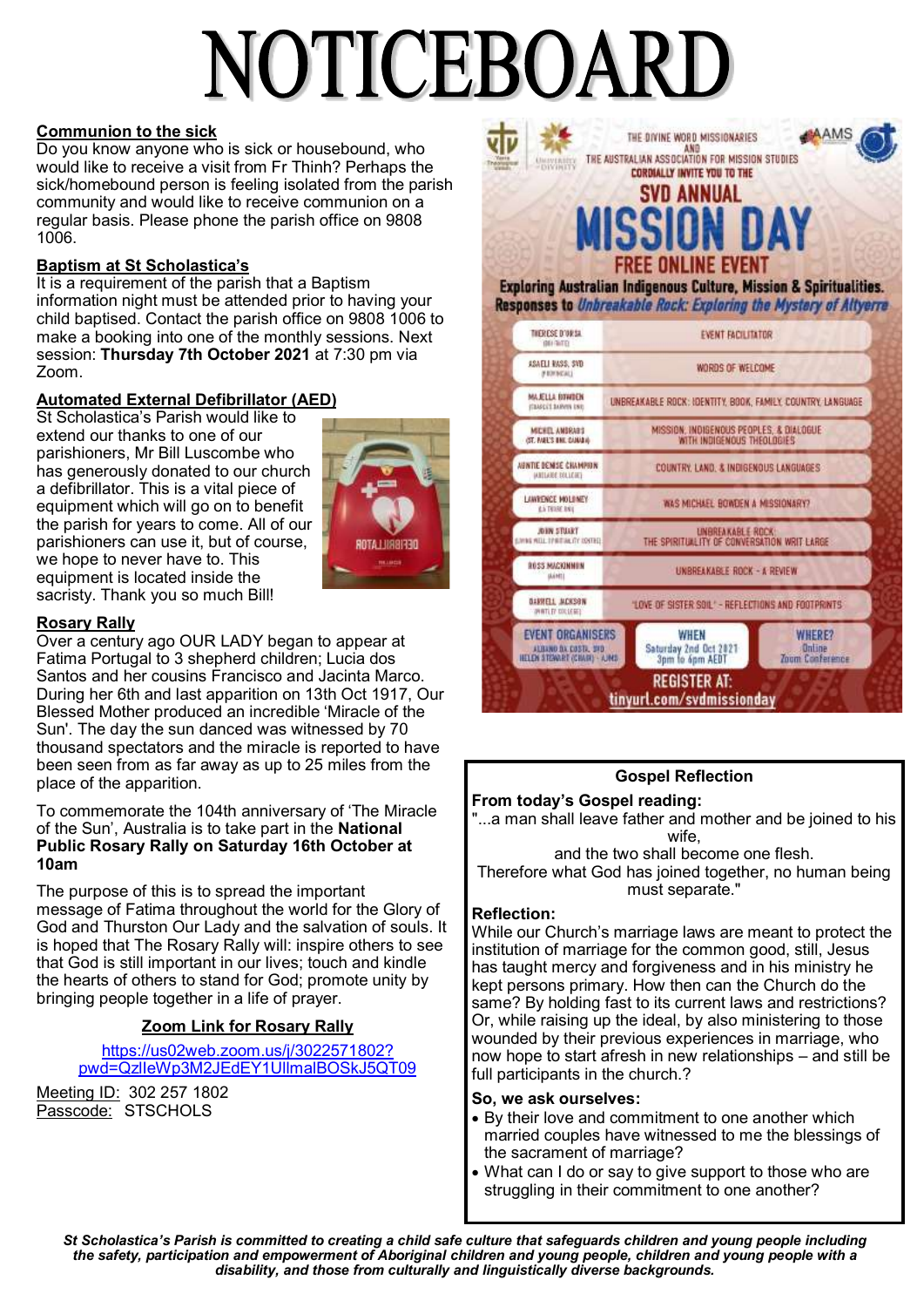

1156 Toorak Road Camberwell



# **The Catechesis** of the Good Shepherd

The Catechesis of the Good Shepherd is an approach to religious formation of children

ages 3-12. They explore practical life (activities relating to daily life) teaching them love and care for themselves and the world around them.

For further info please contact 9808 1006, email stschpar@bigpond.net.au or visit our website www.stscholasticaparish.com.au



# online print shop & showroom *now open*

Unit 3/125 Highbury Road, Burwood

**Justin Annesley** 9882 4905 or 040 002 4905

**ELECTRICAL PROBLEMS?** CALL Will on 9803 6401 **Reliable Repairs or Service** Prompt efficient work. R.E.C.: 15044



the heart of your retirement

# **New retirement village** coming soon to Burwood East

For more information phone Lina or Michelle on 1800 288 299 45 Burwood Highway, Burwood East





**INSTALLATIONS** 9754-0900

\* WATER TANKS & PUMPS<br>\* LAWN SOLUTIONS · EFFICIENT IRRIGATION<br>• RAINWATER HARVESTING

WWW.SMART-WATER.COM.AU





\* Free Quotes

\* TV Wall Mounting

Local Office - 131 546 www.jimsantennas.com.au

- \* TV Antenna Systems
	- \* Home Theatre \* Surround Sound
		- \* Fully Insured

#### **Mark McEvov** Mb: 0402 895 863

Fr anchisee Jims Antennas Forest Hill

# **ASHWOOD PANELS**

· AUTOMOTIVE PANEL BEATING & SPRAY PAINTING \*RECOGNISED REPAIRER FOR ALL INSURANCE COMPANIES · PRIVATE REPAIRS · RESTORATIONS · FREE COURTESY VEHICLES · FREE QUOTES

**STEVE VAN OOSTEN** 24 IRELAND STREET BURWOOD PHONE: 9808 9181 FAX: 9808 3161



Pray for the Unborn

Hail Mary, full of grace, the Lord is with Thee. Blessed art Thou amongst women, and blessed is the fruit of thy womb, Jesus. Holy Mary, Mother of God, pray for us sinners, now and at the hour of our death. Amen.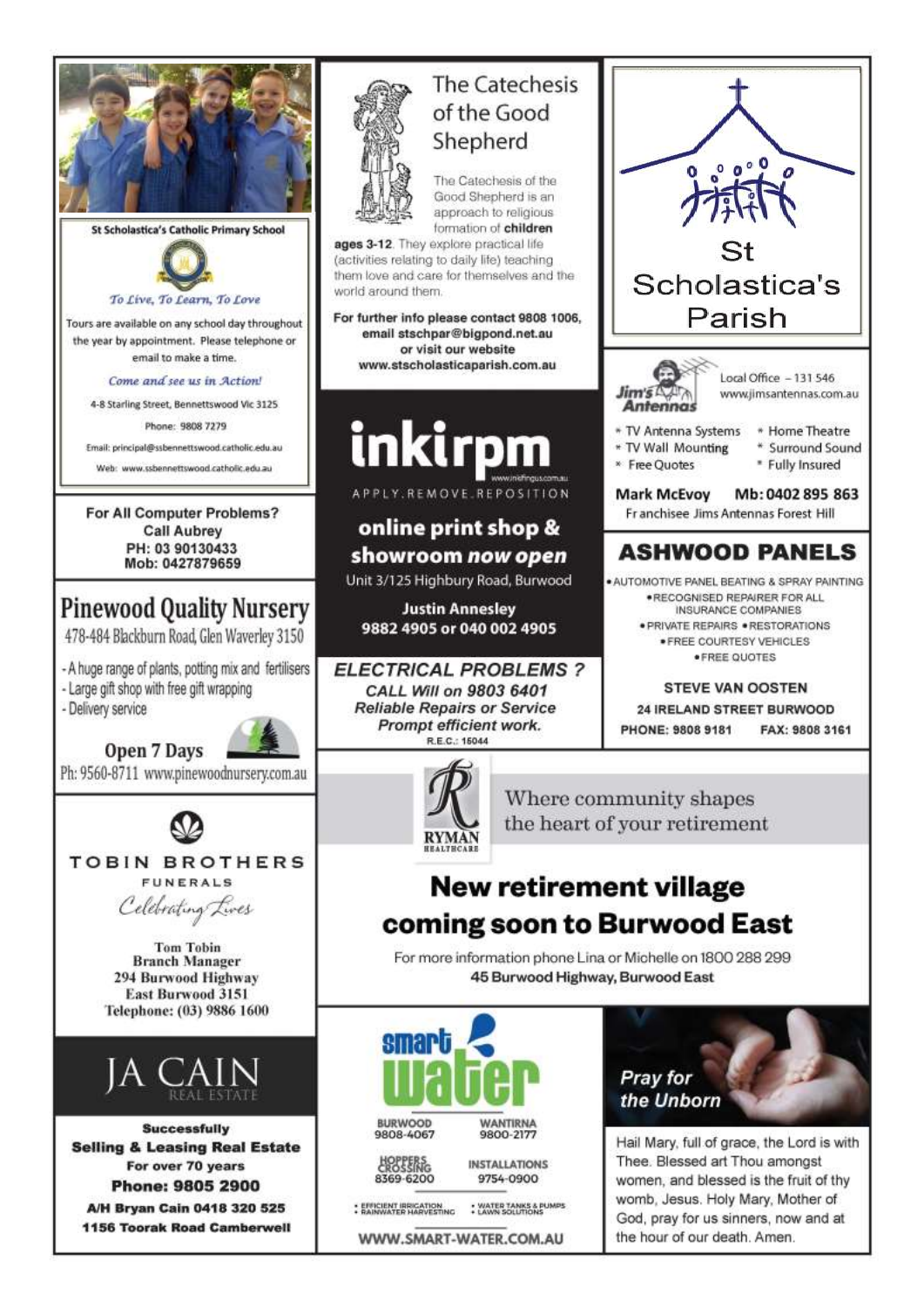

'Go out to the whole world: proclaim the Gospel to all creation' Mark 16 15

## AN INTRODUCTION

This document provides a brief introduction into this process and what this invitation means for you and your parish.

## What is "Take the Way of the Gospel" inviting us to?

We are being called - laypeople and clergy together - to a renewed sense of our missionary purpose. Exploring and dreaming a missionary way forward lies at the heart of our baptismal call to live out the Gospel It is something that Pope Francis talks about in his Apostolic Letter, Evangelii Gaudium (2013); 1 dream of a "missionary option", that is, a missionary impulse capable of transforming everything, so that the Church's customs, ways of doing things, times and schedules, language and structures can be suitably channelled for the evangelization of today's world rather than for her self-preservation. The renewal of structures demanded by pastoral conversion can only be understood in this light as part of an effort to make them more mission-oriented, to make ordinary pastoral activity on every level more inclusive and open'

## But why now?

Over many years, our lay people and clergy have identified the need to find new and fresh ways to proclaim the Gospel into our local communities. One aspect of this re-awakening is to attend to the manner in which these local communities of grace - be they parishes, language communities or movements of our Archdiocese - are arranged and function so that they bring renewed and ongoing life for God's people. In the context of our current COVID reality a sense of urgency to this re-imagining has also grown.

As Archbishop Peter A Comensoli has reflected. The Way of the Gospel - the path of missionary discipleship - has always been adapted by every generation to fit the local circumstances. How this is arranged has varied according to time and place. Now is our time; here is our place ... Our parishes will remain at the heart of the gathering of God's people locally, but we need to adapt the way we resource our local communities, including the placement of clergy, catechists and other lay leaders, to form Missions that comprise a family of faith communities.

## So what does being more 'mission-oriented' look like?

Pope Francis offers some quiding principles in Evongelii Gaudium (§28) for how a parish might become more missionary. They are worth reflecting on in the context of our own parishes here in Melbourne.

- · Is our parish "in contact with the homes and lives of its people?"
- · Is our parish "an environment for hearing God's word, for growth in the Christian life, for dialogue, proclamation, charitable outreach, worship and celebration<sup>2</sup>
- Does our parish "encourage and train its members to be evangelisers?"
- · Is our parish "a sanctuary where the thirsty come to drink in the midst of their journey, and a centre of constant missionary outreach?"



'In our day Jesus' command to "go and make disciples" echoes in the changing scenarios and ever new challenges to the Church's mission of evangelization. and all of us are called to take part in this new missionary "going forth". Each Christian and every community must discern the path that the Lord points out ... to go forth from our own comfort zone in order to reach all the "peripheries" in need of the light of the Gospel,' POPE FRANCIS, EVANGELII GAUDIUM 320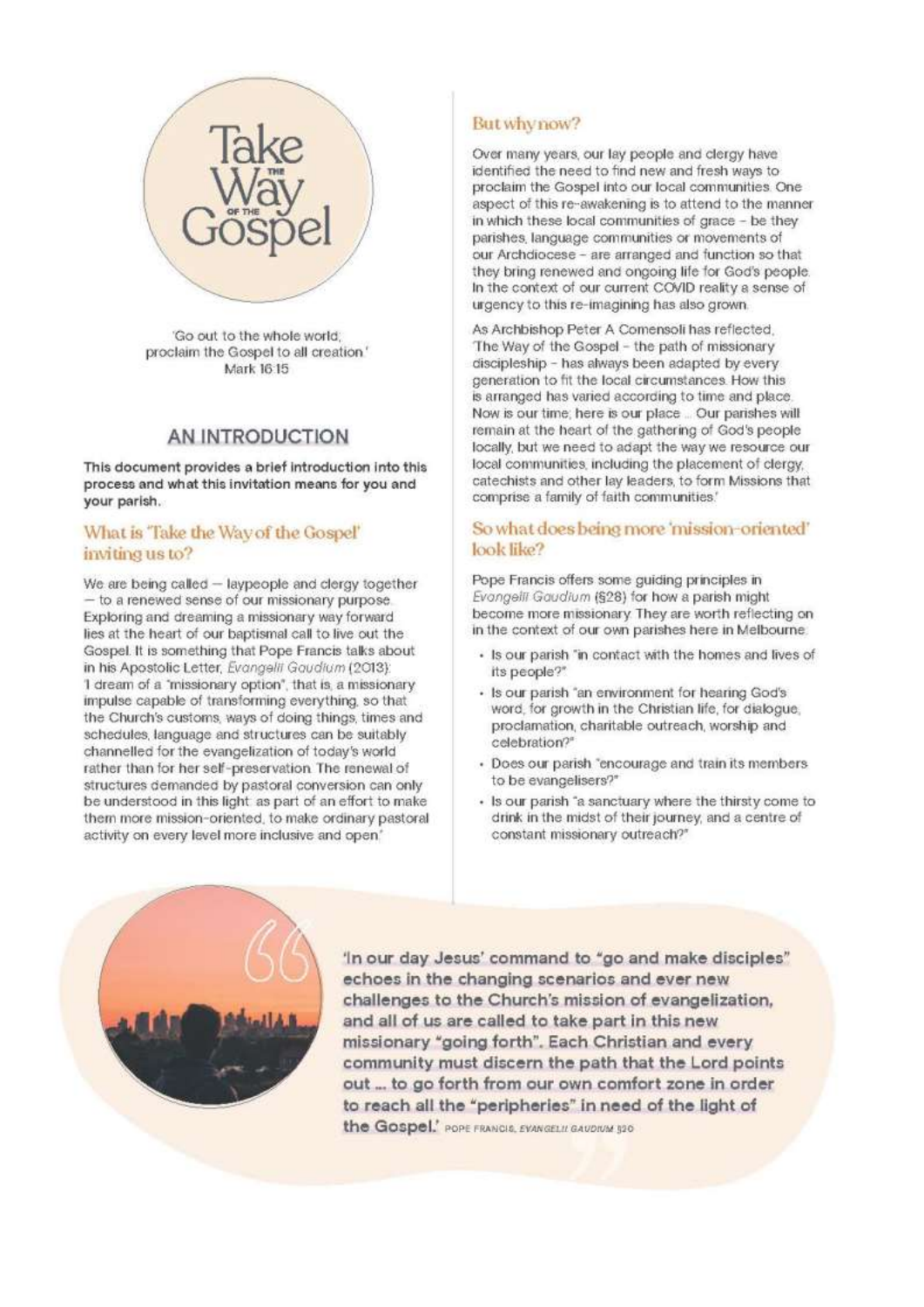## What exactly is a "Mission"?

A Mission is a distinctive faith locality that lends itself to being lived out in family-like arrangements in the service of proclaiming the Gospel.

## A MISSION IS:

- A local area, with commonalities in history, demographics, geography
- A collaborative focus on evangelisation, worship, formation and outreach
- A family of communities, working together for viability and vitality
- A reordering of ministerial and material resourcing
- A leadership of at least two priests, working as a team
- A strategic and operational decision making with lay leadership
- An intentional co-responsibility of all of the people of God
- A pooling and sharing of resources and administrative functions
- A move towards shared arrangements across communities, working in solidarity.

### A MISSION IS NOT:

- Aimed at closing down parishes
- Focussed purely on data
- Driven by clergy shortages or falling parishioner numbers
- Aimed at destroying local community diversity and culture
- Creating centralised clerical leadership
- a plan to take over parish assets and finances.

At the heart of who we are is not all the buildings but the person of Jesus Christ, who enters into our lives and who we then share with others.

ARCHBISHOP PETER A COMENSOLI

## How will Missions help us to become more missionary? What are their aims?

Undoubtedly, there are many parishes who are already exploring new and exciting ways of becoming more missionary-focussed. But it can also be said that the structure of parish life-our primary way to know the Lord through Word, Sacraments, and Serviceis in need of a Spirit-filled renewal. Our people and our ways of "doing" things are tired and in need of reinvigoration.

Embarking on Missions is not about changing our core mission of sharing the Good News of Jesus Christ, but about the ways in which we do this that are relevant to our place and time, and with good planning for the future. We are not the parishes of 40 years ago - and we need to be courageous and creative in our thinking around how to embrace the challenges and opportunities that today's landscape presents us with. How many of us, in the silence of our hearts, have looked at our hardworking parish volunteers and wondered who will step up and take over in the future? How many of us have looked around at Mass and wondered why there aren't more of our local families present? Or how often have we wondered if our own children or grandchildren might experience that same joy and passion for the Catholic faith that we have?

The formation of Missions provides us with a process to work together in becoming more missionary. It has three particular aims:

### AIM #1: GREATER EFFECTIVENESS IN SHARING THE GOSPEL

Coming together as local faith communities enables greater collaboration and a stronger sense of shared mission. This then enables our local parish communities become alive with missionary disciples of Jesus Christ fully living their baptismal call.

## AIM #2: VIBRANCY, VITALITY, VIABILITY

Vibrant communities are filled with passionate followers of Jesus Christ who share:

- vision to grow the Kingdom of God. They have a clear direction and purpose.
- · mission where each person is seen as uniquely called and gifted to share the Gospel and is equipped and sent by the parish to live their call.

Vibrant parishes have a growing number of members engaged in evangelisation, fellowship, worship, discipleship formation and outreach.

Vital communities understand:

- their surrounding neighbourhood and culture;
- · that people are searching for a deeper spiritual connection in their lives where their hopes, joys and anxieties can be expressed;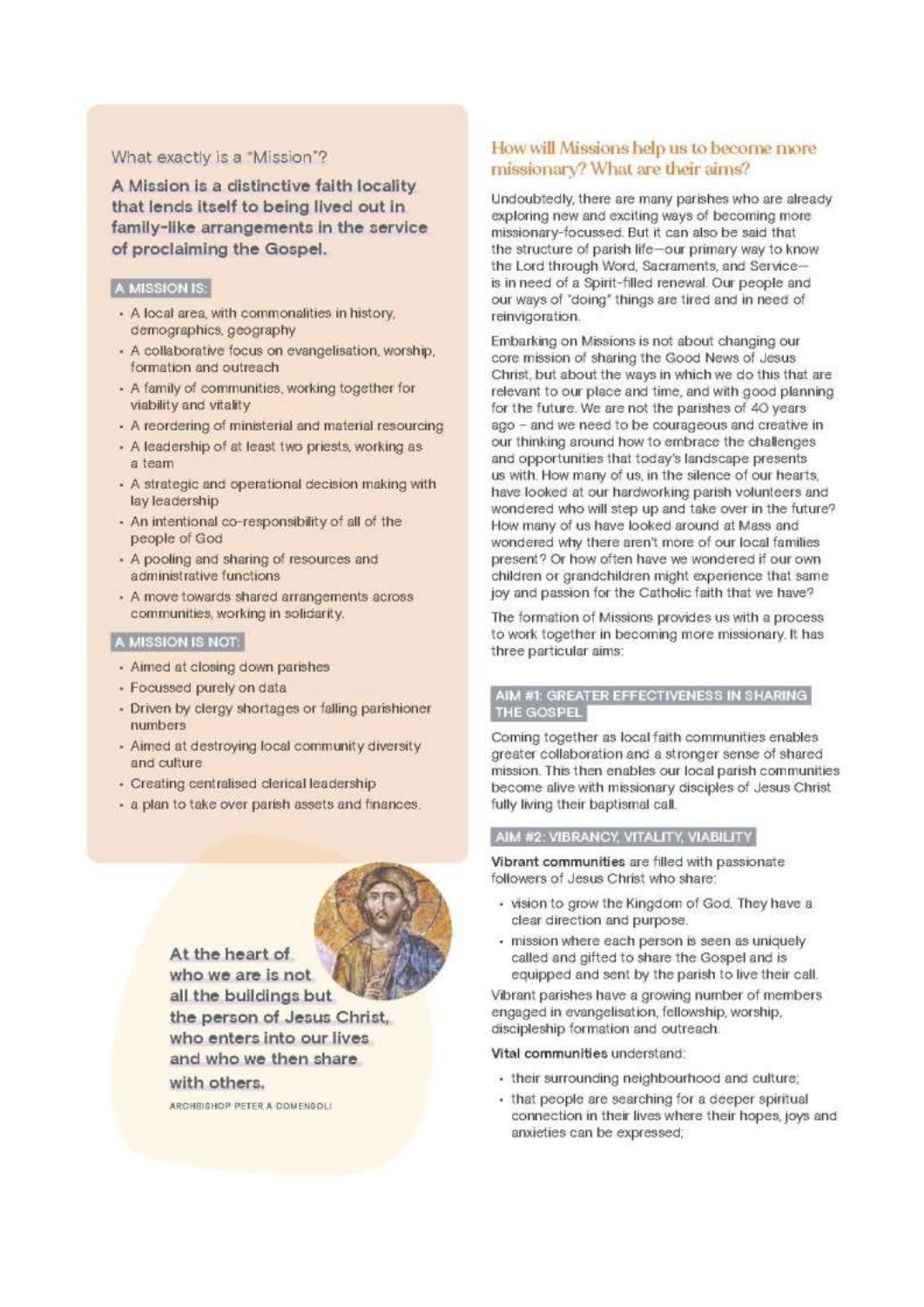Our parishes will remain at the heart of the gathering of God's people locally, but we need to adapt the way we resource our local communities. including the placement of clergy. catechists and other lay leaders, to form Missions that comprise a family of faith communities.

ARCHBIOHOP PETER A COMENSOLI



- that what happened in the past may no longer fit into where the parish is being called today. They are hospitable to new people and new ideas that are different from what has always been done;
- that new possibilities for ministry and service will emerge and they can adapt to these new opportunities in ways that are flexible
- the importance of respecting their past while being hope-filled for their future.

Viable communities have the resources, and are able to mobilise those resources for their common vision and mission.

- · They have sufficient income streams to fund and grow their mission;
- Their buildings support the needs of their mission and ministries rather than sapping their resources;
- They can serve their communities in a sustainable way and parishioner financial contributions are respected and used prudently.

#### AIM #3: EQUITABLE SHARING OF RESOURCES

The formation of Missions helps to ensure that spiritual. ministerial and material resources are more equitably distributed across the Archdiocese, based on current needs rather than the needs of generations past.

This means recognising the changing needs in particular parish communities, caused by growth or decline in the numbers of people attending Mass as a result of demographic change. It also ensures that the skills, gifts and resources of all our parishioners (young and old) are both recognised and utilised to their fullest capacity, and provides for more sustainable ministry.

## So what happens next?

This is the start of a long-term journey for our local Church in Melbourne. In this early stage, we are inviting parishes to begin a conversation with members of their local community.

Your Parish Priest and a parish representative would have attended a regional information session in August/September and been presented with illustrative Mission groupings. These illustrative groupings have been developed using data gathered from the ABS, Mass counts, population projections and local demographics. They also include specific benchmarks to help ensure the vibrancy, vitality and viability for the Gospel mission of that area.

Illustrative Mission groupings are a starting point for discernment and conversation, they are not set in stone. Each parish will eventually participate in a Mission and is being asked to consult, discern and plan towards this with other parishes in their area.

Consultation and discernment may result in groups of parishes proposing Mission groupings quite different to the ones initially being suggested. Groups of parishes are encouraged to develop innovative and creative ideas as they discern and work together to plan how they might share their gifts and resources for mission.

Read more about Take the Way of the Gospel: www.melbournecatholic.org/mission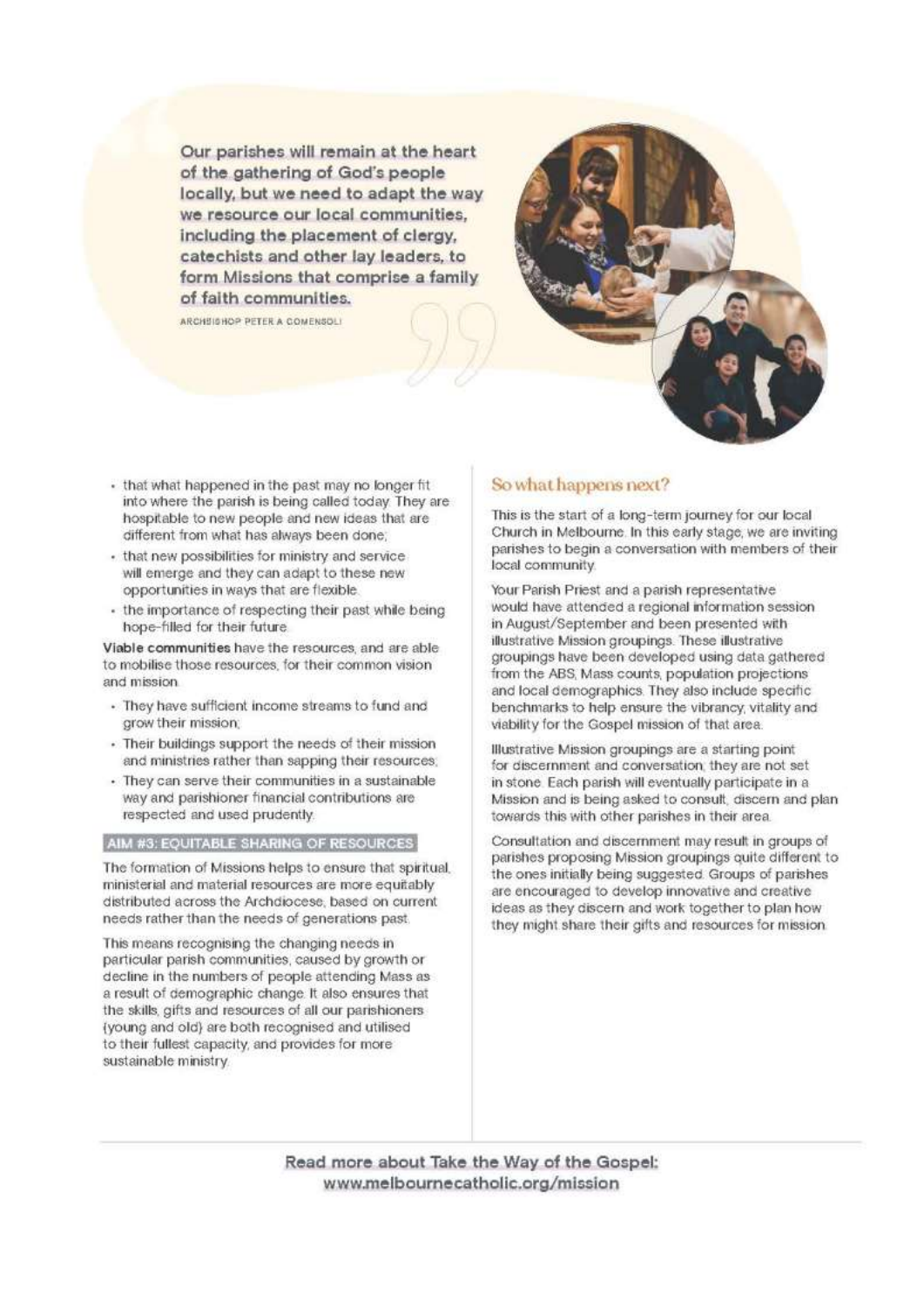

## **The 27th Sunday in Ordinary Time Year B - 2nd & 3rd October 2021**

## **Entrance Antiphon:** Cf. Est 4:17

Within your will, O Lord, all things are established, and there is none that can resist your will. For you have made all things, the heaven and the earth, and all that is held within the circle of heaven: you are the Lord of all.

## **First Reading:** Gen 2:18-24

A reading from the book of Genesis

*They were two in one flesh.*

The Lord God said, 'It is not good that the man should be alone. I will make him a helpmate.' So from the soil the Lord God fashioned all the wild beasts and all the birds of heaven. These he brought to the man to see what he would call them each one was to bear the name the man would give it. The man gave names to all the cattle, all the birds of heaven and all the wild beasts. But no helpmate suitable for man was found for him. So the Lord God made the man fall into a deep sleep. And while he slept, he took one of his ribs and enclosed it in flesh. The Lord God built the rib he had taken from the man into a woman, and brought her to the man. The man exclaimed:

'This at last is bone from my bones, and flesh from my flesh! This is to be called woman, for this was taken from man.'

This is why a man leaves his father and mother and joins himself to his wife, and they become one body.

The word of the Lord. **Thanks be to God.**

## **Psalm:** Ps 127. R. v.5

R. May the Lord bless us all the days of our lives.

O blessed are those who fear the Lord and walk in his ways! By the labour of your hands you shall eat. You will be happy and prosper. R.

Your wife will be like a fruitful vine in the heart of your house; your children like shoots of the olive, around your table. R.

Indeed thus shall be blessed the man who fears the Lord. May the Lord bless you from Zion in a happy Jerusalem all the days of your life! May you see your children's children. On Israel, peace! R.

## **Second Reading:** Heb 2:9-11

A reading from the letter to the **Hebrews** 

*He who sanctifies, and those who are sanctified have one origin.*

We see in Jesus one who was for a short while made lower than the angels and is now crowned with glory and splendour because he submitted to death; by God's grace he had to experience death for all mankind.

As it was his purpose to bring a great disciples turned them away, but many of his sons into glory, it was appropriate that God, for whom everything exists and through whom everything exists, should make perfect, through suffering, the leader who would take them to their salvation. For the one who sanctifies, and the ones who are sanctified, are of the same stock; that is why he openly calls them brothers.

The word of the Lord. **Thanks be to God.**

## **Gospel Acclamation:**

Alleluia, alleluia! If we love one another, God will live in us in perfect love. Alleluia!

## **Gospel:** Mark 10:2-16

A reading from the holy Gospel according to Mark

*What God has joined together, no one must divide.*

Some Pharisees approached Jesus and asked, 'Is it against the law for a man to divorce his wife?' They were testing him. He answered them, 'What did Moses command you?' 'Moses allowed us' they said 'to draw up a writ of dismissal and so to divorce.' Then Jesus said to them, 'It was because you were so unteachable that he wrote this commandment for you. But from the beginning of creation God made them male and female. This is why a man must leave father and mother, and the two become one body. They are no longer two, therefore, but one body. So then, what God has united, man must not divide.' Back in the house the disciples questioned him again about this, and he said to them, 'The man who divorces his wife and marries another is guilty of adultery against her. And if a woman divorces her husband and marries another she is guilty of adultery too.' People were bringing little children to him, for him to touch them. The when Jesus saw this he was indignant and said to them, 'Let the little children come to me; do not stop them; for it is to such as these that the kingdom of God belongs. I tell you solemnly, anyone who does not welcome the kingdom of God like a little child will never enter it.' Then he put his arms round them, laid his hands on them and gave them his blessing.

The Gospel of the Lord. **Praise to you, Lord Jesus Christ.**

## **Communion Antiphon:** Lam 3:25

The Lord is good to those who hope in him, to the soul that seeks him.

## **28th Sunday in Ordinary Time, Year B - 9 & 10 October 2021**

First Reading: Wis 7:7-11 Second Reading: Heb 4:12-13 Gospel: Mark 10:17-30